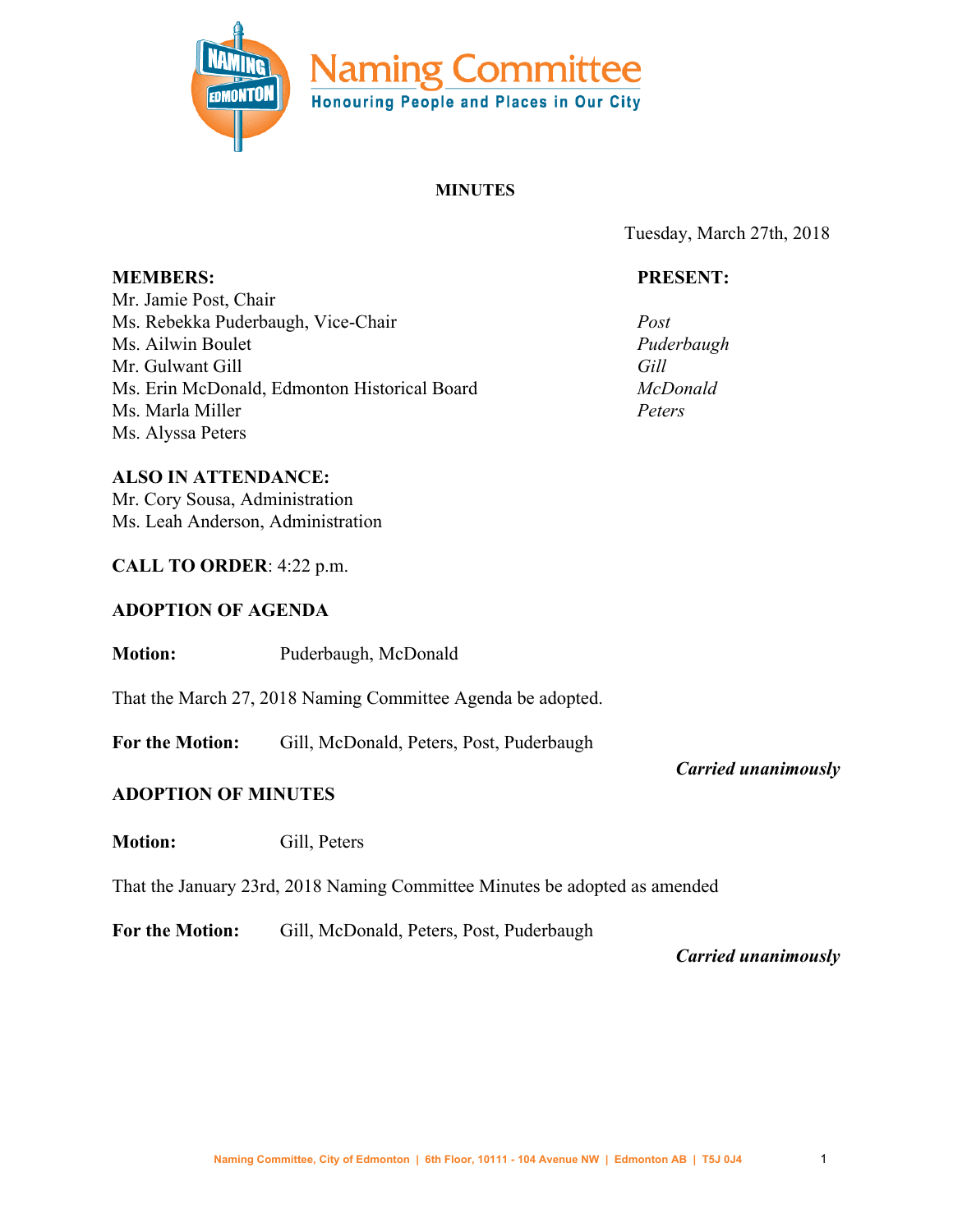

#### **OLD BUSINESS**

### **1. Request to name a bridge, facility, and stops along the LRT Valley Line West**

**Motion:** Puderbaugh, McDonald

That the Naming Committee approves the naming of fourteen (14) Stops and two (2) Stations along the LRT Valley Line West as:

| <b>Downtown to 149 Street</b> | <b>149 Street to Lewis Farms</b>     |
|-------------------------------|--------------------------------------|
| <b>Alex Decoteau Stop</b>     | <b>Stony Plain Road/149 St. Stop</b> |
| <b>Norquest Stop</b>          | <b>Jasper Place Stop</b>             |
| MacEwan Arts/112 St. Stop     | <b>Glenwood/Sherwood Stop</b>        |
| The Yards/116 St. Stop        | <b>Meadowlark Stop</b>               |
| <b>Brewery/120 St. Stop</b>   | <b>Misericordia Station</b>          |
| 124 Street                    | <b>West Edmonton Mall Station</b>    |
| <b>Glenora Stop</b>           | <b>Aldergrove / Belmead Stop</b>     |
| Grovenor/142 St. Stop         | <b>Lewis Farms Stop</b>              |

**For the Motion:** Gill, McDonald, Peters, Post, Puderbaugh

*Carried unanimously*

## **NEW BUSINESS**

**2. Request to name a lane within the Meadowlark Park Neighbourhood with an honourary name.**

Motion: Post, Puderbaugh

That the Naming Committee approves the naming of the lane, located between 89 Avenue and 92 Avenue west of 160 Street within the Meadowlark Neighbourhood, in honour of David Gibbens, with the honourary name of "*David Gibbens Lane*".

For the Motion: Gill, McDonald, Peters, Post, Puderbaugh

 *Carried unanimously*